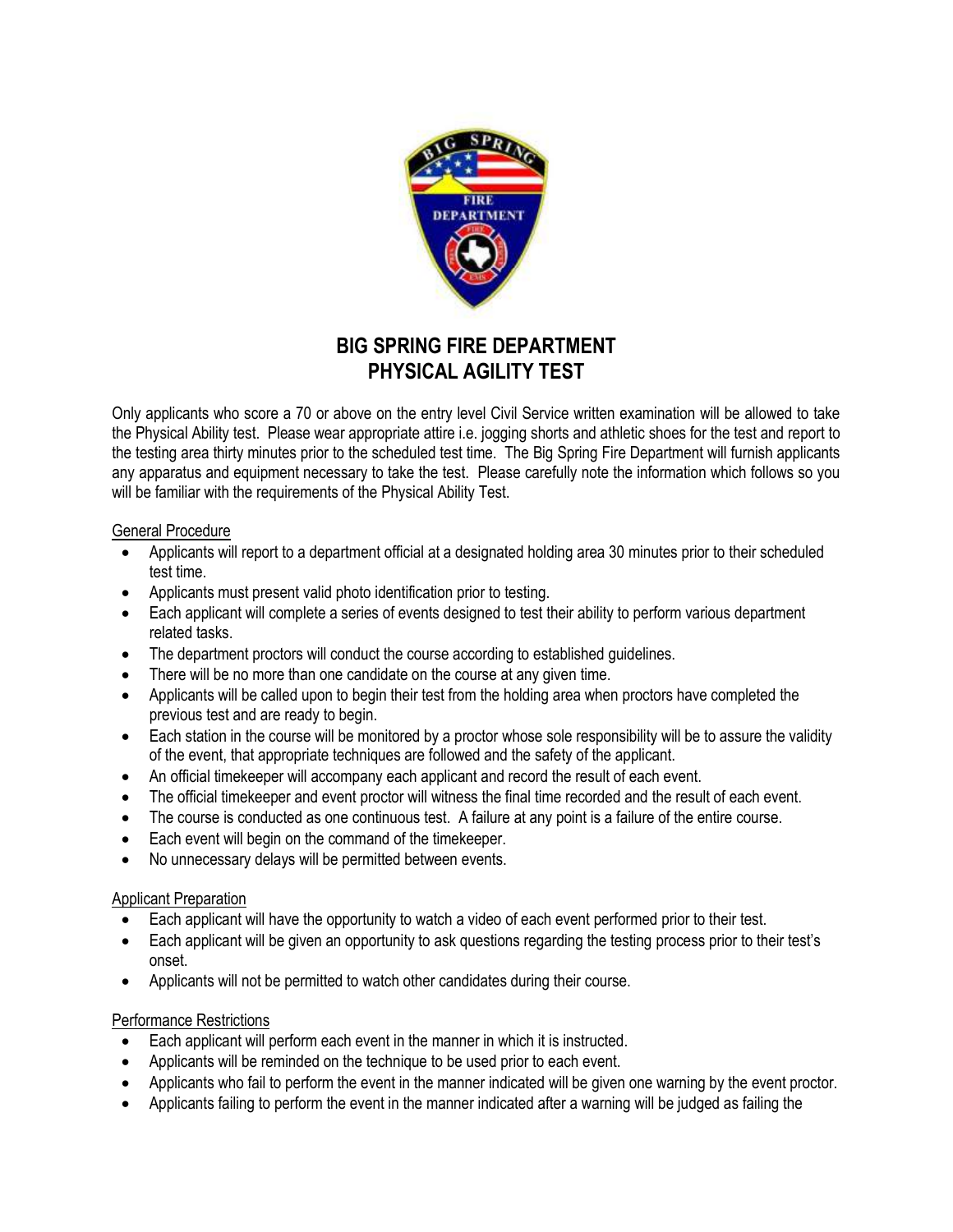course.

• Applicants failing to report 30-minutes prior to their scheduled test time or not being present at the holding area when called upon will not be permitted to test.

### Test Interruptions

- Should weather or other unforeseen conditions render the course unsafe in the opinion of the timekeeper or proctors, the test will be suspended.
- Equipment failure or other similar occurrence that invalidates a given event results in a suspension of the applicant's test.
- An applicant unable to finish their course due to a suspension will be permitted to conduct the test again, in its entirety, at a date scheduled by the department.

Course Failure

- Applicants failing any event are judged as failing the entire course. Failing applicants will not be permitted to retest.
- A failure of the physical ability test will remove the applicant from consideration for employment with the Big Spring Fire Department.

# **COURSE EVENTS**

#### Requirements

**The candidate will perform the test wearing a 20 lb. weighted vest and protective helmet and gloves. The event will begin at the command of the timekeeper***.* **The event will start at the base of the stairs on the east side of station 1.** 

## *Maximum time for this test is 7 minutes*

Ladder Climb - This evaluation demonstrates the applicant's basic physical agility and ability to negotiate ladders and elevated operations.

- The applicant will proceed to the ladder on the north side of the drill tower.
- The ladder will be secured to the railing on the third floor of the drill tower and the event proctor or assistant will heel the ladder during the event.
- The applicant will climb the ladder, touching every rung and climb over the third floor railing and stand with both feet on the floor before returning back to the ladder.
- The applicant will return down the ladder, touching every rung.
- **Failing points on this event include:**

*Failing to touch each rung of the ladder when not in contact with the railing. Failing to step completely off the ladder onto the 3rd floor of the drill tower.* 

 35' Extension Ladder Hoist - This evaluation demonstrates the applicant's ability to handle medium length ground ladders.

- The applicant must hoist the fly section of a 35' extension ladder to its maximum and lock it in place then lower the fly section to its original position locked in place.
- The applicant must utilize the technique demonstrated which includes a hand over hand action on the halyard with no use of body weight for assistance.
- The ladder will be secured to a structure or heeled by two certified firefighter assistants during the event.
- **Failing points in this event include:**

*The ladder is not raised to complete extension. The halyard is released allowing the fly to slip at any time. Failing to raise the ladder and lock it in place*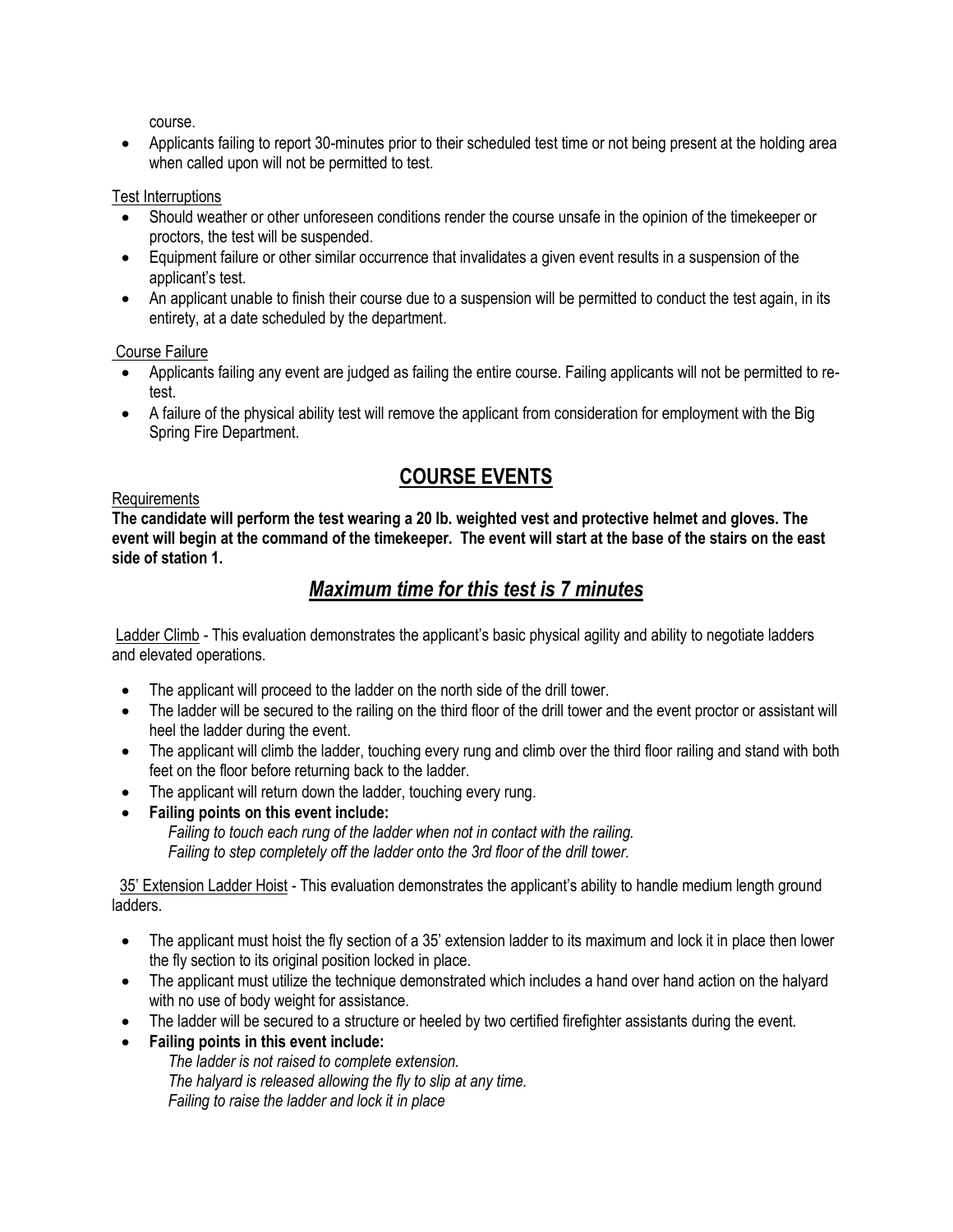*The demonstrated technique is not performed after one warning. (Applicant bends knees, waist or allows feet to leave ground.)* 

1 ¾" High-rise Hose Carry - This evaluation demonstrates the applicant's ability to handle hose bundles and negotiate stairways.

- The applicant will carry a 1  $\frac{3}{4}$ " high-rise pack of hose to the 5<sup>th</sup> floor of the drill tower, using the exterior fire escape, leave the hose on the 5<sup>th</sup> floor.
- The applicant will carry the pack in the demonstrated manner, over either shoulder.
- The high-rise pack will be configured by the department and maintained to be consistent with every course. The pack should allow applicants taller than 5'7" to carry it in the prescribed manner without dragging either end on the ground.
- The applicant will bring the pack from the ground to the carry as part of the event.
- The applicant will use one hand on the stairway banister as a safety precaution.
- The applicant will touch every step going up and down the stairway.
- A department assistant will accompany the applicant, following immediately behind the applicant, on the assent up the drill tower to prevent a fall.
- The assistant will indicate to the event proctor when the applicant has reached the  $5<sup>th</sup>$  floor and may return.
- **Failing points in this event include:**

*Failing to carry the hose pack in the demonstrated manner. (If the hose is dropped from the shoulder the applicant may return it but may not advance while doing so.) Failing to maintain one hand on the railing after one warning. Failing to touch each step while climbing and returning.*

2 ½ Dry-Line Slack Pull - This evaluation demonstrates the applicant's ability to handle large diameter hose and hoist heavy objects.

The applicant will pull 150' of uncharged 2  $\frac{1}{2}$ " hose and the attached coupling up to the 3<sup>rd</sup> floor landing of the drill tower.

- A lead rope will be attached to the hose line and used to pull the first coupling to the landing.
- The technique mandated by the event will be demonstrated and involves pulling the hose up over either shoulder using one or two hands, and then passing the hose to the rear.
- An assistant will be positioned no closer than 4' behind the applicant to clear hose from the area as it is brought up.
- **Failing points in this event include:**

*Failure to pass the last coupling over the railing* 

*Failure to utilize the described technique after one warning. (Pulling the hose over the railing to the side and not over the shoulder.)*

20' Roof Ladder Raise - This evaluation demonstrates the applicant's ability to handle small ground ladders.

- The applicant must remove a 20' roof ladder from mounting brackets, carry it 40' and raise it against a wall, within department provided orientation markings. The applicant will use the demonstrated technique to remove the ladder on the brackets that requires a single two-handed motion directly in front of the applicant, lifting the entire ladder at once.
- The applicant will utilize the demonstrated method to carry the ladder.
- The applicant will raise the ladder to the wall utilizing the demonstrated technique and pull the base of the ladder out to the indicated point to stabilize it.